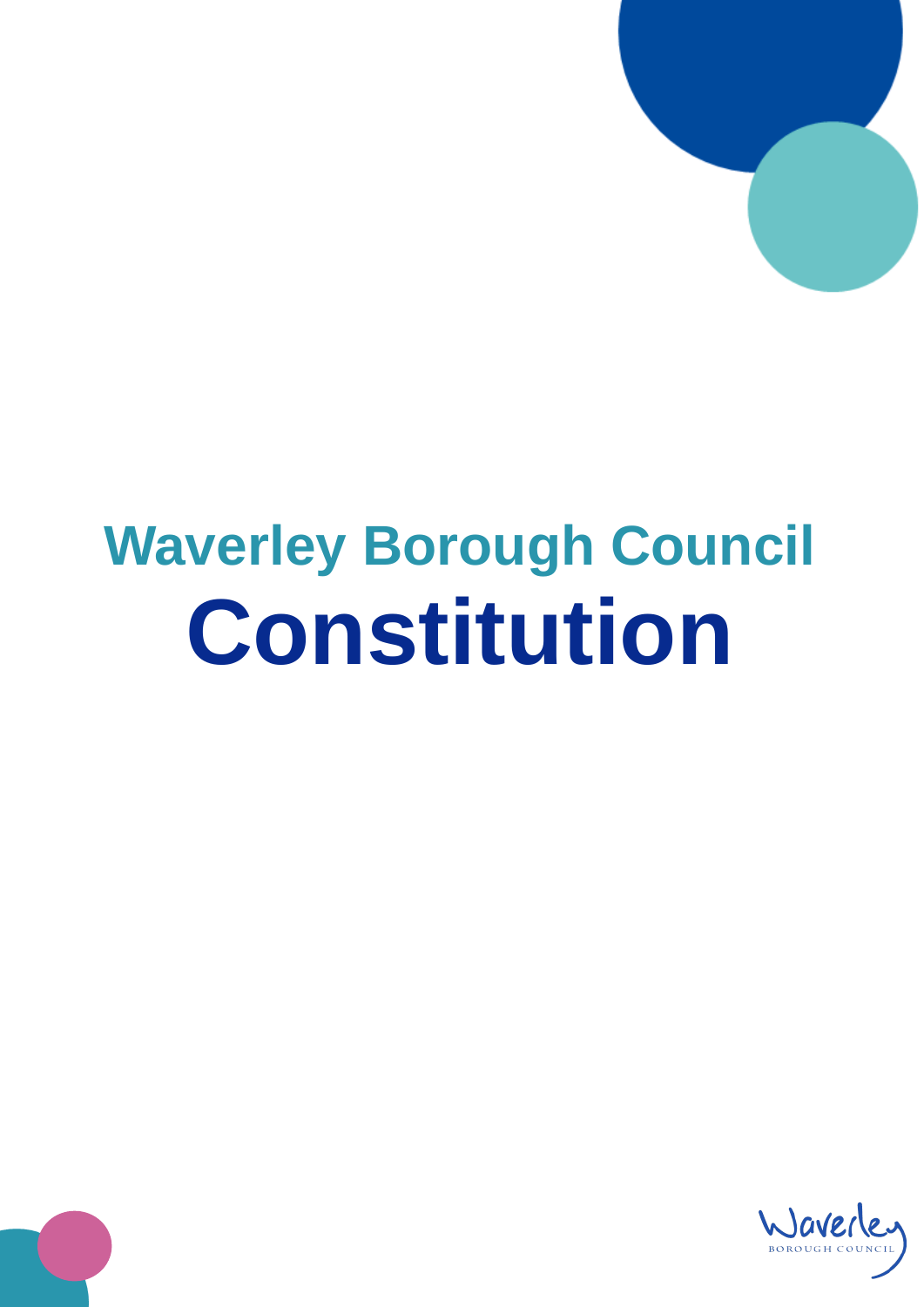## **Contents**

| 1              | PART 1 - SUMMARY AND EXPLANATION                                                                                                                                                                                                                |                                                                                                                                                                                                                                                                                                                                                                                                                                                                                                                                                                                                                                                                        | <u>(PAGES 5 - 10)</u>       |
|----------------|-------------------------------------------------------------------------------------------------------------------------------------------------------------------------------------------------------------------------------------------------|------------------------------------------------------------------------------------------------------------------------------------------------------------------------------------------------------------------------------------------------------------------------------------------------------------------------------------------------------------------------------------------------------------------------------------------------------------------------------------------------------------------------------------------------------------------------------------------------------------------------------------------------------------------------|-----------------------------|
| $\overline{2}$ | PART 2 - ARTICLES OF THE CONSTITUTION                                                                                                                                                                                                           |                                                                                                                                                                                                                                                                                                                                                                                                                                                                                                                                                                                                                                                                        | (Pages 11 - 44)             |
|                | Article 1<br>Article 2<br>Article 3<br>Article 4<br>Article 5<br>Article 6<br>Article 7<br>Article 8<br>Article 9<br>Article 9a<br>Article 9b<br>Article 10<br>Article 11<br>Article 12<br>Article 13<br>Article 14<br>Article 15<br>Article 16 | <b>The Constitution</b><br><b>Members of the Council</b><br><b>Citizens and the Council</b><br>The Full Council<br><b>Chairing the Council</b><br><b>Overview and Scrutiny Committees</b><br>The Executive<br><b>Regulatory and other Committees</b><br>The Standards and General Purposes Committee<br>The Appeals Panel<br>Independent Panel (for disciplinary matters relating to statutory<br>officers only)<br>Area Committees and Forums<br><b>Joint Arrangements</b><br><b>Officers</b><br>Decision making<br>Finance, contracts and legal matters<br>Review and revision of the Constitution<br>Suspension, interpretation and publication of the Constitution |                             |
| 3              |                                                                                                                                                                                                                                                 | PART 3 - RESPONSIBILITY FOR FUNCTIONS                                                                                                                                                                                                                                                                                                                                                                                                                                                                                                                                                                                                                                  | (Pages 45 - 66)             |
|                | $\bullet$<br>$\bullet$<br>$\bullet$                                                                                                                                                                                                             | Introduction<br>Responsibility for local choice functions<br><b>Responsibility for Council functions</b><br>Responsibility for Executive functions                                                                                                                                                                                                                                                                                                                                                                                                                                                                                                                     |                             |
| 3.1            |                                                                                                                                                                                                                                                 | Scheme of Delegation to Officers (V6.4; June 2020)                                                                                                                                                                                                                                                                                                                                                                                                                                                                                                                                                                                                                     | (Pages 67 - 100)            |
|                |                                                                                                                                                                                                                                                 | <b>PART 4 PROCEDURE RULES</b>                                                                                                                                                                                                                                                                                                                                                                                                                                                                                                                                                                                                                                          |                             |
| 4              |                                                                                                                                                                                                                                                 | COUNCIL PROCEDURE RULES                                                                                                                                                                                                                                                                                                                                                                                                                                                                                                                                                                                                                                                | (PAGES 101 -<br><u>128)</u> |
| 4.1            |                                                                                                                                                                                                                                                 | <b>Access to Information Procedure Rules</b>                                                                                                                                                                                                                                                                                                                                                                                                                                                                                                                                                                                                                           | (Pages 129 - 140)           |
| 4.2            |                                                                                                                                                                                                                                                 | <b>Executive Procedure Rules</b>                                                                                                                                                                                                                                                                                                                                                                                                                                                                                                                                                                                                                                       | (Pages 141 - 150)           |
| 4.3            |                                                                                                                                                                                                                                                 | <b>Overview and Scrutiny Procedure Rules</b>                                                                                                                                                                                                                                                                                                                                                                                                                                                                                                                                                                                                                           | (Pages 151 - 174)           |
| 4.4            | <b>Financial Regulations (April 2022)</b>                                                                                                                                                                                                       |                                                                                                                                                                                                                                                                                                                                                                                                                                                                                                                                                                                                                                                                        | (Pages 175 - 212)           |
|                | Revisions approved by Council 26 April 2022.                                                                                                                                                                                                    |                                                                                                                                                                                                                                                                                                                                                                                                                                                                                                                                                                                                                                                                        |                             |